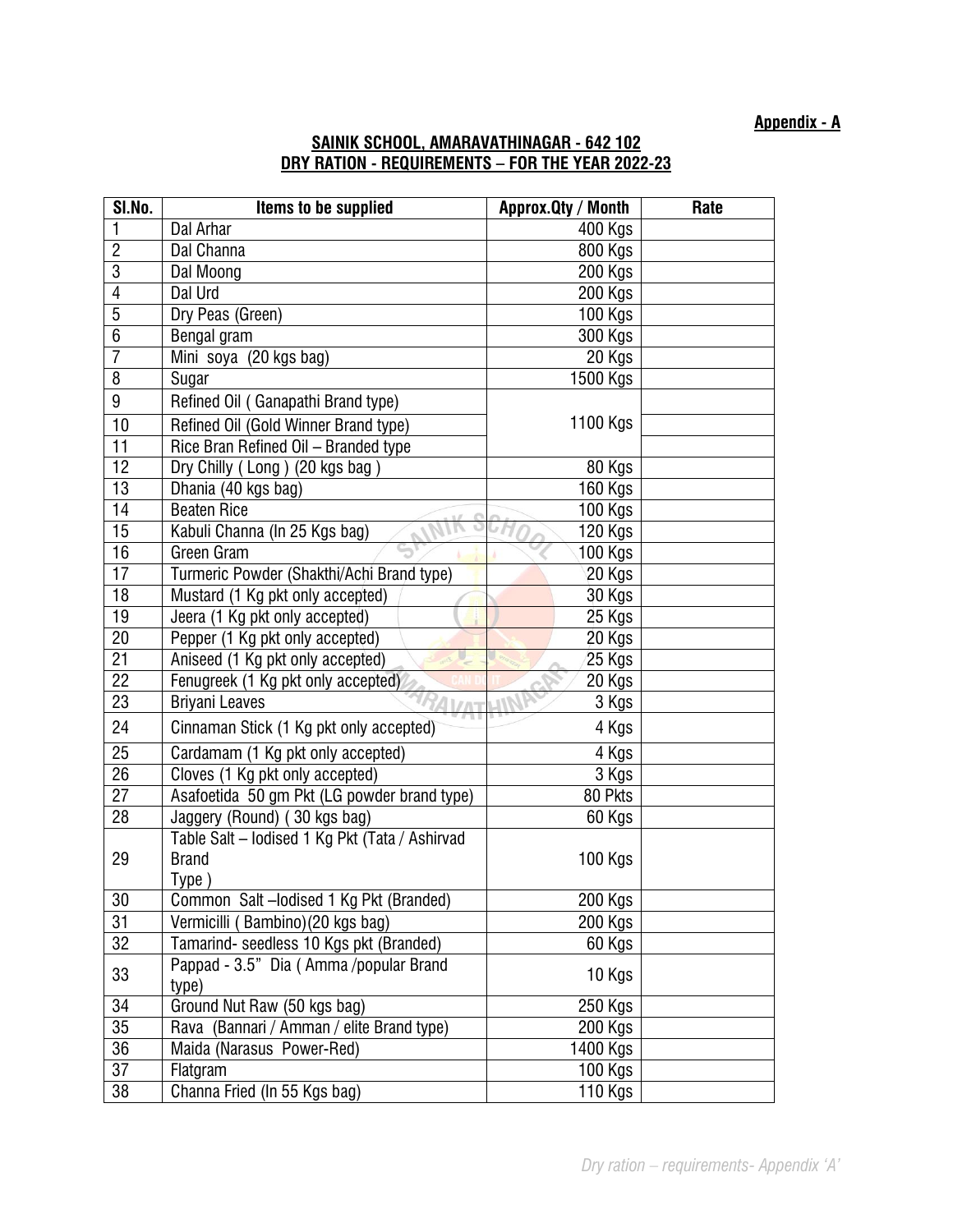| SI.No.          | Items to be supplied                                    | Approx. Qty / Month | Rate |
|-----------------|---------------------------------------------------------|---------------------|------|
| 39              | Instant coffee - Bru type                               |                     |      |
| 40              | Instant Coffee-Sun Rise type                            | 10 Kgs              |      |
| 41              | Nursu's coffee type                                     |                     |      |
| 42              | Tea (in 25 Kgs Pack) (Red Label type)                   |                     |      |
| 43              | Tea (in 25 KgsPack) (Green Label type)                  | 50 Kgs              |      |
| 44              | Tea (in 25 Kgs Pack) (Three Roses type)                 |                     |      |
| 45              | Tea (in 25 Kgs Pack) (Taj Mahal)                        |                     |      |
| 46              | Tea (in 25 Kgs Pack) (Waterfall Super Star)             |                     |      |
| 47              | Rajma Beans                                             | 50 Kgs              |      |
| 48              | Boost (Refill pack 500 grams)                           | 35 Kgs              |      |
| 49              | Bournvita (Refill pack 500 grams)                       |                     |      |
| 50              | Noodles - Plain (Branded type)                          | 120 kgs             |      |
| $\overline{51}$ | Catch - Salt (200 gm cane)                              | 1 Carton(72 cans)   |      |
| $\overline{52}$ | Catch – Black pepper (100 gm cane)                      | 1 Carton(72 cans)   |      |
| 53              | Dalda - (Master line-Lilly Star Red type) (1 Carton -15 | 100 Kgs             |      |
|                 | kgs)- Bakery                                            |                     |      |
| 54              | Dalda-Marvo Pride type (14 Kgs) - Biscuit               | 85Kgs               |      |
| 55              | Dalda - GSM Margreen type (15 Kgs)- Cake                | 60 Kgs              |      |
| $\overline{56}$ | Dalda - Lilly Lite Margreen type (15 Kgs) - Puffs       | 30 Kgs              |      |
| $\overline{57}$ | Noodles - Plain (Branded type)                          | 120 kgs             |      |
| $\overline{58}$ | Catch - Salt (200 gm cane)                              | 1 Carton(72 cans)   |      |
|                 | Schedule - II (items required occassionaly)             |                     |      |
| 1               | Ground Nut Oil (Ganapathy brand type)                   | As & When required  |      |
| $\overline{2}$  | Atta (Amman / SMB brand type)                           | As & When required  |      |
| 3               | Cashewnuts (whole)                                      | As & When required  |      |
| 4               | <b>Badam</b>                                            | As & When required  |      |
| 5               | Dry Grapes                                              | As & When required  |      |
| $\overline{6}$  | Gulab Jamun Mix (MTR/Bambino type)                      | As & When required  |      |
| $\overline{7}$  | Chili Sauce700ml                                        | As & When required  |      |
| $\overline{8}$  | Tomato Sauce1 Kg                                        | As & When required  |      |
| 9               | Soya Sauce700ml                                         | As & When required  |      |
| 10              | Corn Flour                                              | As & When required  |      |
| 11              | <b>Custard Powder</b>                                   | As & When required  |      |
| 12              | Vinegar600ml                                            | As & When required  |      |
| 13              | Sweet Corn (In tins)                                    | As & When required  |      |
| $\overline{14}$ | Cornflakes (Mohan's) 500 gms pack.                      | As & When required  |      |
| 15              | Ghee (Hatsun/Udaykrishna type)                          | As & When required  |      |
| 16              | Rice Ponni 25 Kgs bag                                   | As & When required  |      |